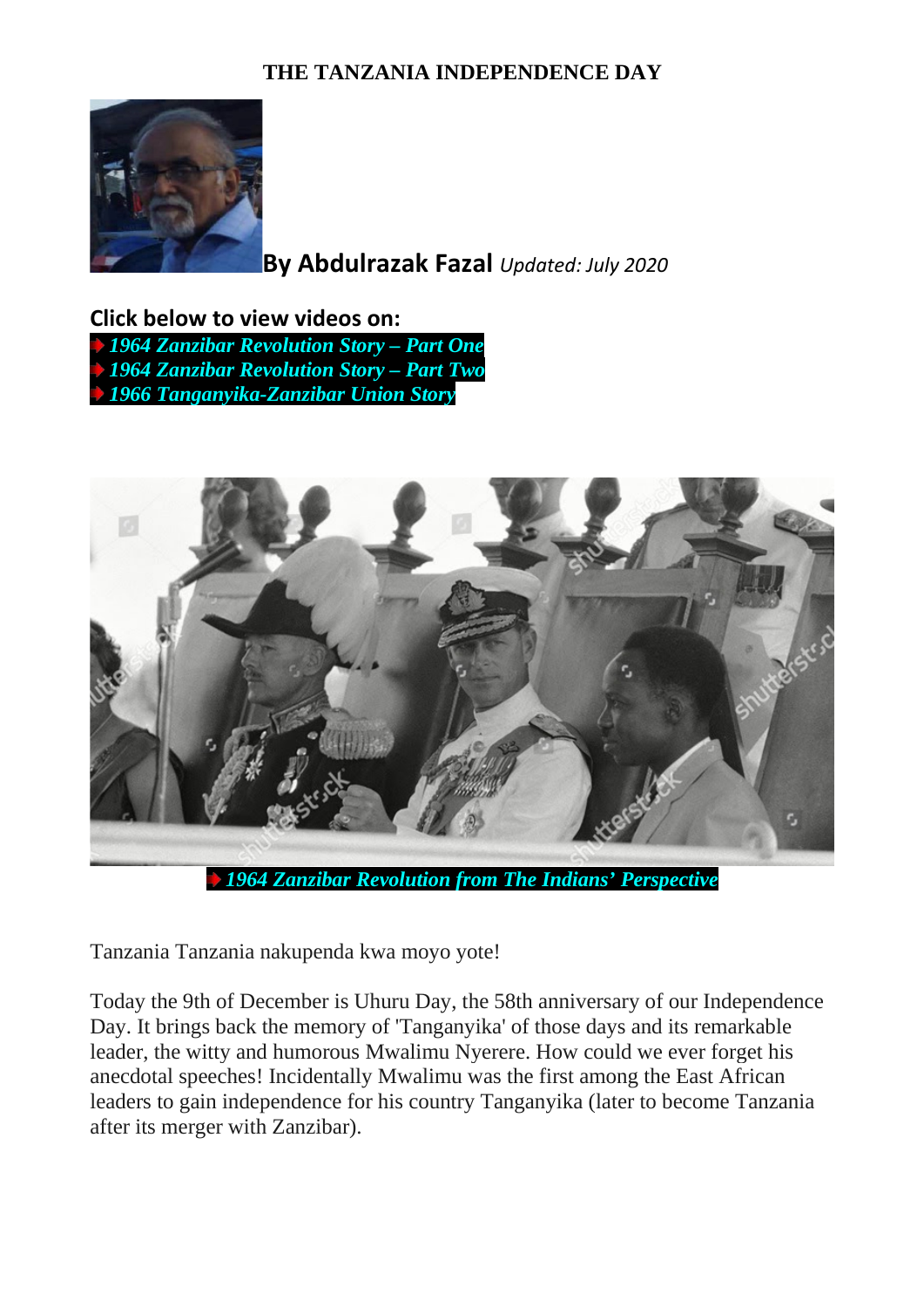Recalling vividly that eventful day having come from Zanzibar on holidays Daressalaam was found in the grip of festivities. The entire city was illuminated with lights and decorations. Acacia Avenue had become the cynosure of public eye. In fact, the decoration on display of one of the shops there received the first prize. Another awardee was the Upanga Ismaili Jamaatkhana that was superbly decorated and lit. On the eve of independence, we packed ourselves in a pickup and headed for the National Stadium. The atmosphere there was electric. Prince Philip, the Duke of Edinburgh, was the Guest of Honour representing the Queen at the ceremony. At the stroke of midnight Tanganyika became independent. Amidst cheers and roars our flag was hoisted replacing the Union Jack. The crowd went ecstatic.

We countrymen had high aspirations but sadly 58 years since not everything has been rosy. Just to quote a couple of paragraphs from an earlier column that had appeared sometime back: -

"On this eve of our independence day anniversary I see from the balcony of my meager home a cobbler sweating out on the pavement, a couple of cart pullers awaiting prospective customers and a maid carrying a bucket of water over her head stumbling and taking a pause. At the end of the day they will collect shs 1000 to 2000 (\$1or 2) and walk 4 to 5 kilometers to their huts in the shanty Manzese or Magomeni for a scarce meal with their families. Quite the opposite from the nearby skyscraper appears a so called 'mheshimiwa' who leisurely drives away in his car. I look upwards for a just equation from the Almighty in this contrasting situation.

What is saddening is the plight of the poor and their dismal level of income that results in the severity of disparity between the 'haves' and 'have-nots'. While the limousine line up the big restaurants where billing is done in hundreds of thousands there are also the alms seekers who queue up outside the restaurants, mosques, churches and temples for leftovers. This trending probably characterizes most of the third world countries."

Mwalimu's intentions were good but unfortunately his socialistic ideology and plans of self-reliance could not keep pace with the rapidity of global development. Further the defunct East African Community and the falling sisal price in the International Market took their toll on the economy. The introduction of the exchange control led to the shilling's slide against the US \$ and the fall of imports. Worse, the Uganda war shattered the economy.

The Mwinyi phase is remembered for its liberalization policy. Imports started afresh and exchange control was relaxed. Plots were allotted and new houses built. But with it came negativity, corruption became the norm. Unfortunately, corruption inflicting most of the third world economies not only results in socioeconomic inequalities but is the root cause of poverty.